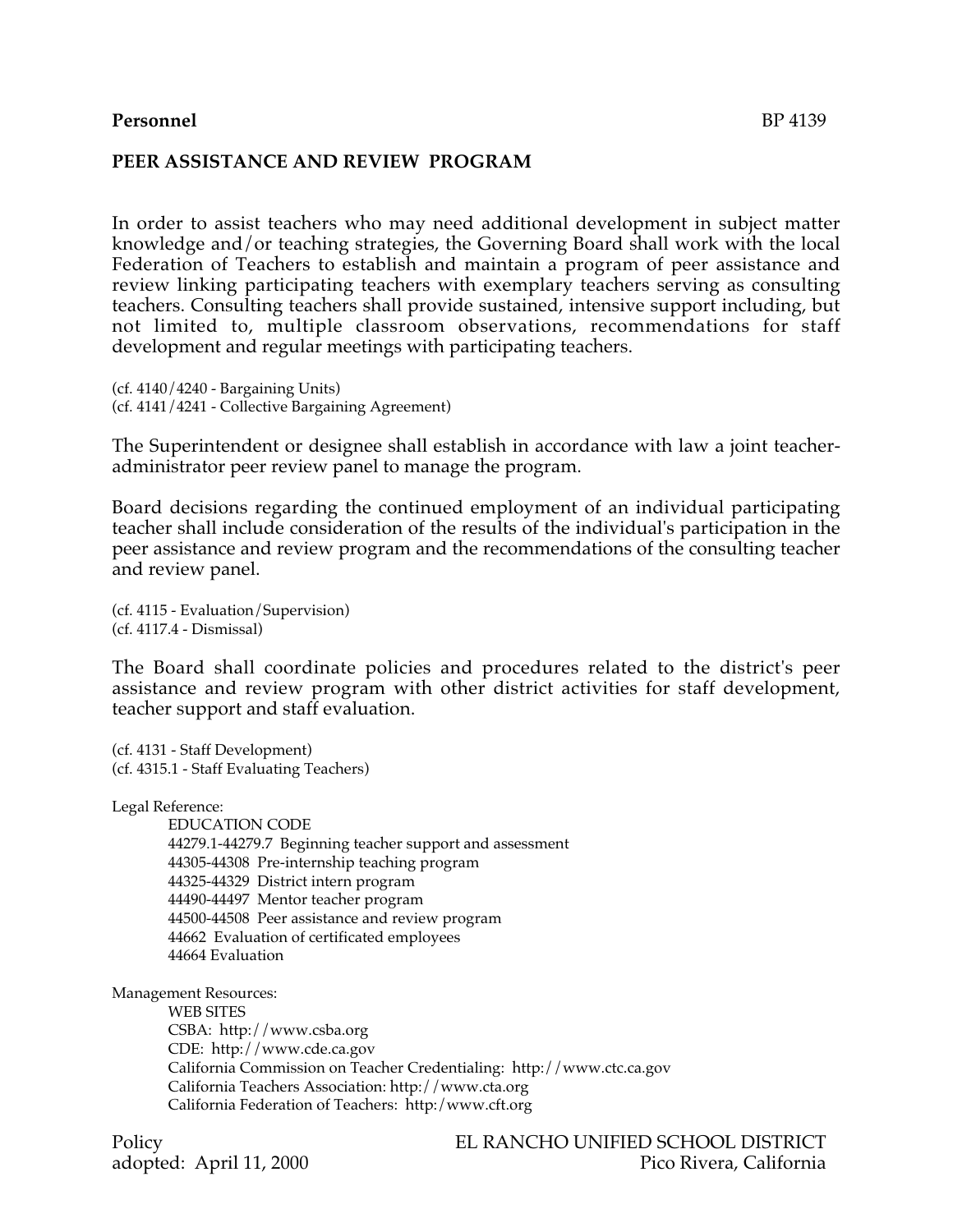# **PEER ASSISTANCE AND REVIEW PROGRAM**

## **Purpose of the Program**

The Peer Assistance and Review Program (PAR) is designed to provide assistance to pre-interns, interns, probationary teachers and permanent teachers who are in need of development in subject matter knowledge and/or teaching strategies or skills.

## **THE JOINT PANEL**

## **PAR Panel**

PAR shall be administered by a Panel which shall consist of 5 members, 2 of whom shall be selected by the Superintendent and 3 of whom shall be selected by the Federation. The Superintendent and the Federation President shall be ex officio members. The panel shall be chaired in the first year by a teacher member and in the following year by a District member. The chair shall thereafter rotate on an annual basis between teacher and District members.

## **Term of Service**

The term of service shall be three years, commencing on April 1, 2000. There shall be no limit to the number of terms that may be served. Panelists may be removed and replaced at any time by their appointing party.

## **Panel Meetings**

The Panel shall meet at the times and places it determines.

## **Votes of the Panel**

All actions of the panel shall be approved by an affirmative vote of at least 3 members.

## **Panel Responsibilities**

The responsibilities of the Panel shall include the following:

- 1. Selecting Pre-Intern Coaches and Consulting Teachers.
- 2. Reviewing reports prepared by Pre-Intern Coaches and Consulting Teachers.
- 3. Making recommendations to the Board concerning Referred Teachers.
- 4. Preparing annual program reviews.
- 5. Preparing written guidelines for Pre-Intern Coaches and Consulting Teachers.
- 6. Developing annual budget proposals subject to Board approval.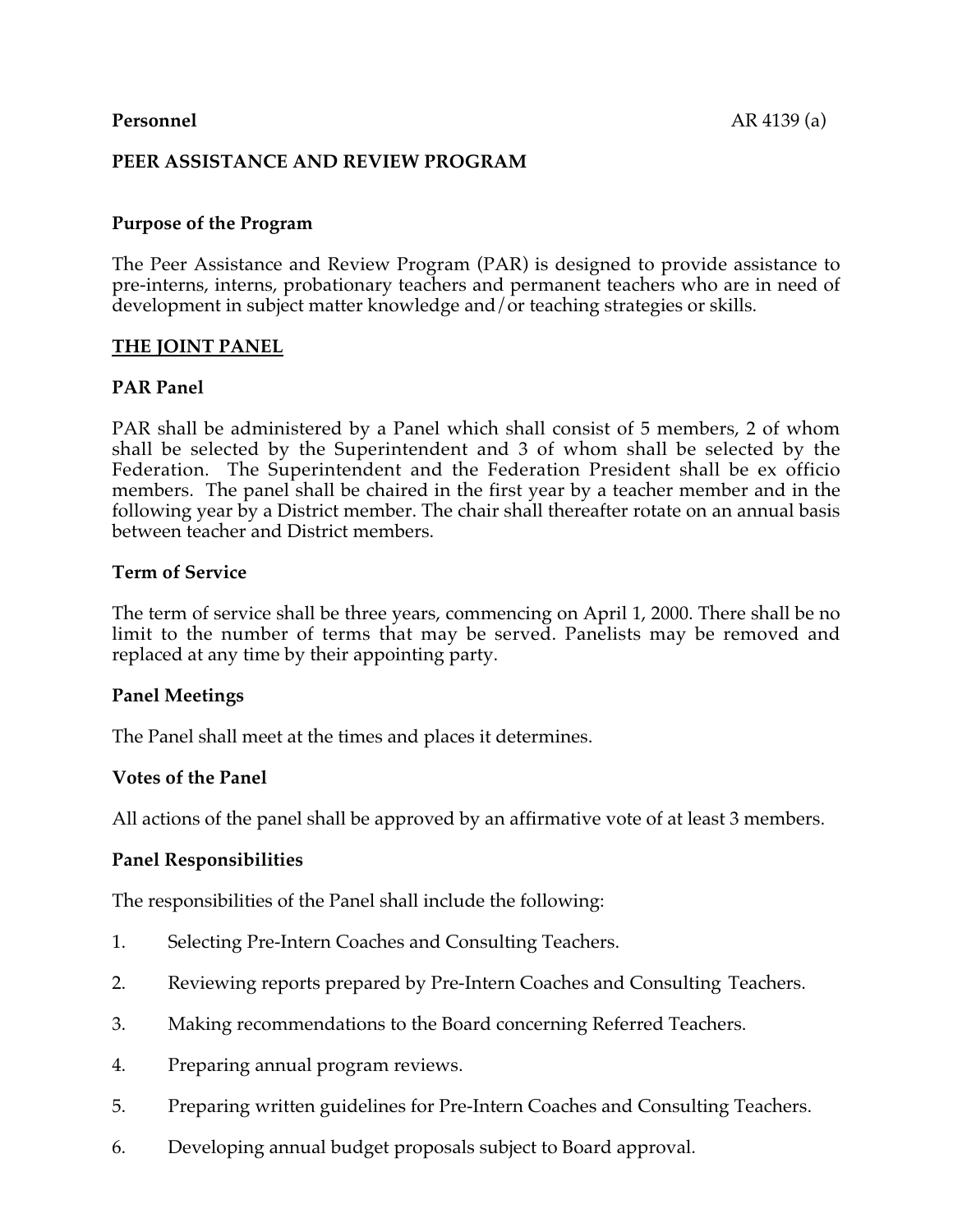7. Terminating the services of Consulting Teachers and Pre-Intern Coaches for just cause. Such termination's shall not be subject to the Grievance Procedure.

## **Program Advisor**

The Panel shall be assisted by a full-time Pre-Intern Program Advisor who shall coordinate the work of the Pre-Intern Coaches, act as liaison to the California Department of Education and to educational institutions, draft monthly reports and provide other services as the Panel may require.

## **Compensation**

Teacher members of the panel shall receive release time from regular duties and/or hourly pay as reasonably needed to perform their duties. The Advisor shall receive the resource teacher stipend of 10% of base salary per year.

# **PRE-INTERN COACHES AND CONSULTING TEACHERS**

## **Number**

The Panel shall initially appoint one Consulting Teacher. It may appoint more as the need arises. There shall be one Pre-intern Coach for every two or three Pre-Interns. The Panel shall establish an eligibility pool of qualified Pre-intern Coaches from which it shall fill openings based on such factors as worksites, grade levels and/or subject areas.

# **Qualifications**

At a minimum, Pre-Intern Coaches and Consulting Teachers shall be permanent teachers of the District with at least (5) active and consecutive years of classroom experience and exemplary teaching ability, including, among other attributes, effective communication skills, extensive subject matter knowledge, and mastery of a range of teaching strategies necessary to meet the needs of pupils in different contexts.

# **Application and Selection**

- 1. The initial announcement shall be distributed at each site as soon as possible after ratification of this agreement by each party. Thereafter, notices shall be whenever the Panel determines that further applications are desired.
- 2. Classroom teachers may apply to be Pre-Intern Coaches or Consulting Teachers on forms prepared by the Panel. Based on a review of the applications and 3 letters of recommendation, including one from each applicant's most recent evaluator, the Panel shall select candidates for interviews and unannounced classroom observations.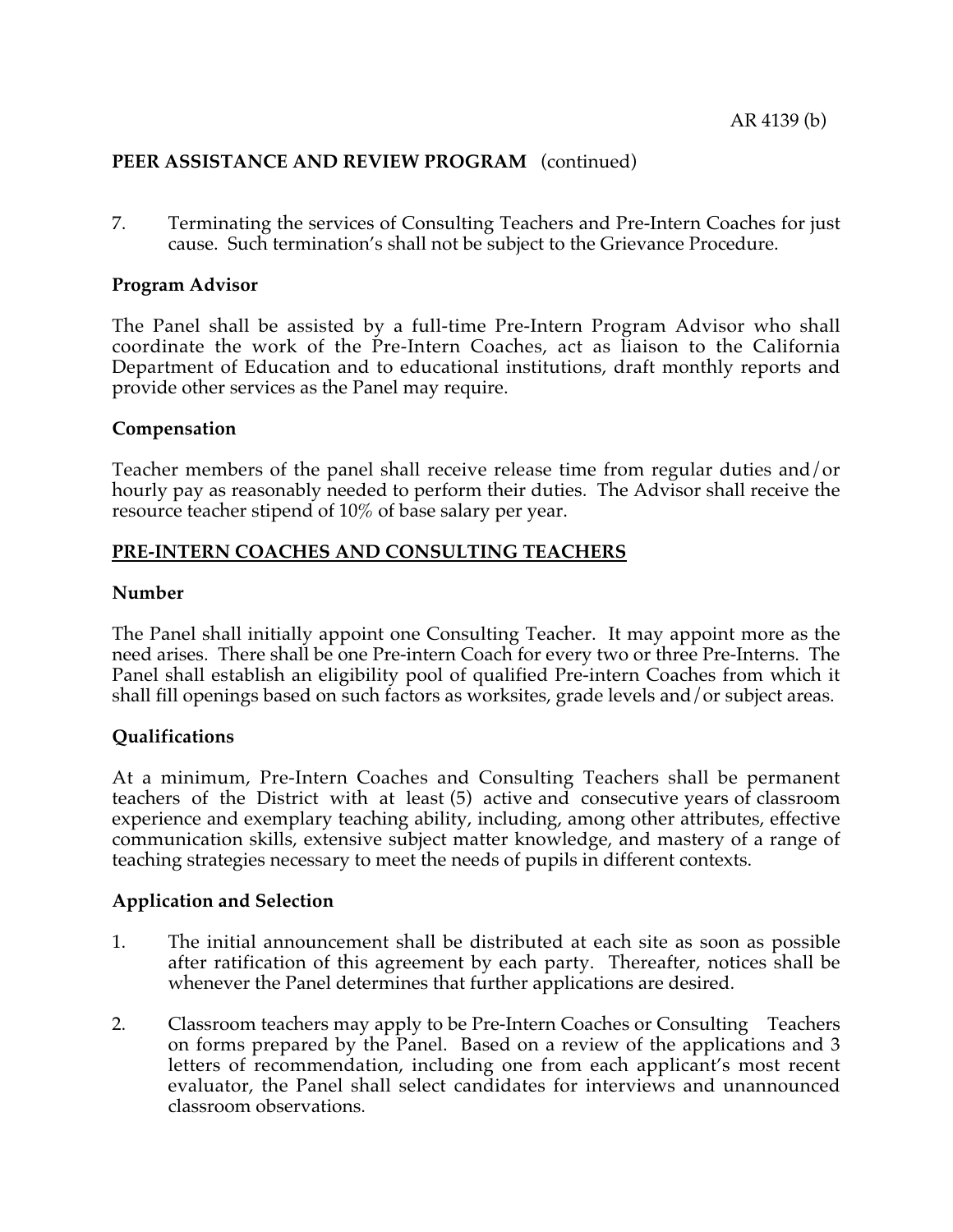- 3. The first Consulting Teacher and the pool of Pre-Intern Coaches shall be selected no later than June 16, 2000. Pre-intern coaches shall be appointed as positions become available.
- 4. Applicants who are not selected shall be entitled to meet with the Panel to discuss its reasoning.

## **Workload**

From August, 2000 through February, 2001 Consulting Teachers shall work primarily with probationary teachers and volunteer permanent teachers, and secondarily with pre-interns. Thereafter, Consulting Teachers shall work primarily with volunteer and referred permanent teachers. Pre-Intern Coaches shall provide approximately 3 to 4 hours of service per week.

## **Compensation**

Consulting Teachers selected to serve full-time shall receive the resource teacher stipend of 10% of base salary per school year. Pre-Intern Coaches shall receive \$4,312 per school year. Compensation shall be appropriately pro-rated for less than full-time and/or less than a full year's service.

## **Term of Service**

The term of service shall be indefinite. Pre-Intern Coaches and Consulting Teachers shall be reviewed no less than annually, and may be removed for just cause by the Panel.

## **REFERRED TEACHERS**

## **Referral to the Program**

Teachers may be referred to the PAR Program by receiving an unsatisfactory performance evaluation or by voluntary self-referral. A teacher who has entered the Program voluntarily may be involuntarily placed in the Program in the event he/she later receives an unsatisfactory evaluation.

- 1. "Unsatisfactory evaluation" is defined as a score of 48 or less on the Certificated Evaluation Form.
- 2. Referral to the Program shall not be subject to the Grievance Procedure.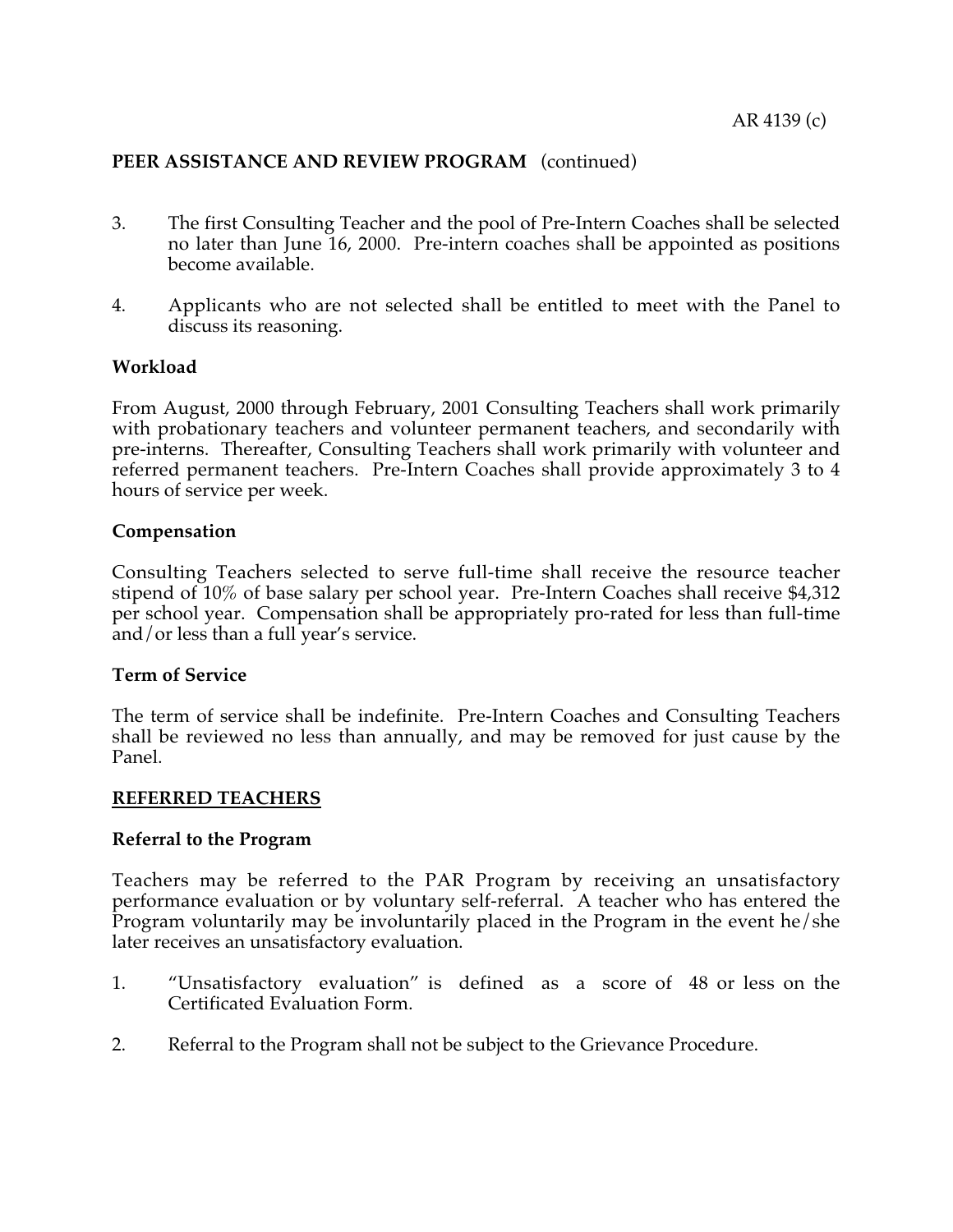# **Assignment of Consulting Teacher**

As soon as practicable after referral to the Program, the Referred Teacher shall be assigned a Consulting Teacher by the Panel. The Consulting Teacher shall then arrange a meeting with the principal or evaluator of the Referred Teacher and the Referred Teacher. The employee's performance shall be discussed, as well as recommendations for improvement.

## **Preparation of Written Assistance Plan**

Based on these discussions, and at least one (1) classroom observation, the Consulting Teacher shall prepare a Written Assistance Plan to assist the Referred Teacher in meeting the established goals and objectives. The plan shall be reviewed and modified as necessary by the Panel.

## **Periodic Progress Report**

The Consulting Teacher shall prepare progress reports for the Panel in intervals of not less than thirty (30) school days, and shall appear before the Panel on a regular basis as determined by the Panel to discuss the progress of the Referred Teacher.

1. Each progress report shall, at a minimum, include an assessment to whether the Referred Teacher is demonstrating satisfactory improvement and whether continued assistance is necessary. The Consulting Teacher shall make at least one classroom visit of at least thirty (30) minutes duration every 5 school days.

## **Final Written Report**

By February, the Consulting Teacher shall draft a final report which shall detail, among other things, whether the Referred Teacher has demonstrated satisfactory improvement in the areas targeted by the Assistance Plan. The final report shall be modified, if necessary, and adopted by the Panel, which shall deliver copies to the Referred Teacher and to the District for placement in the teacher's personnel file. The teacher may append a response to the final report.

1. Use of Final Report

The information obtained through participation in this program may be used by the District in any personnel decisions or proceedings regarding the Referred Teacher and shall be accessible to the administrator(s) responsible for evaluating the performance of the Referred Teacher.